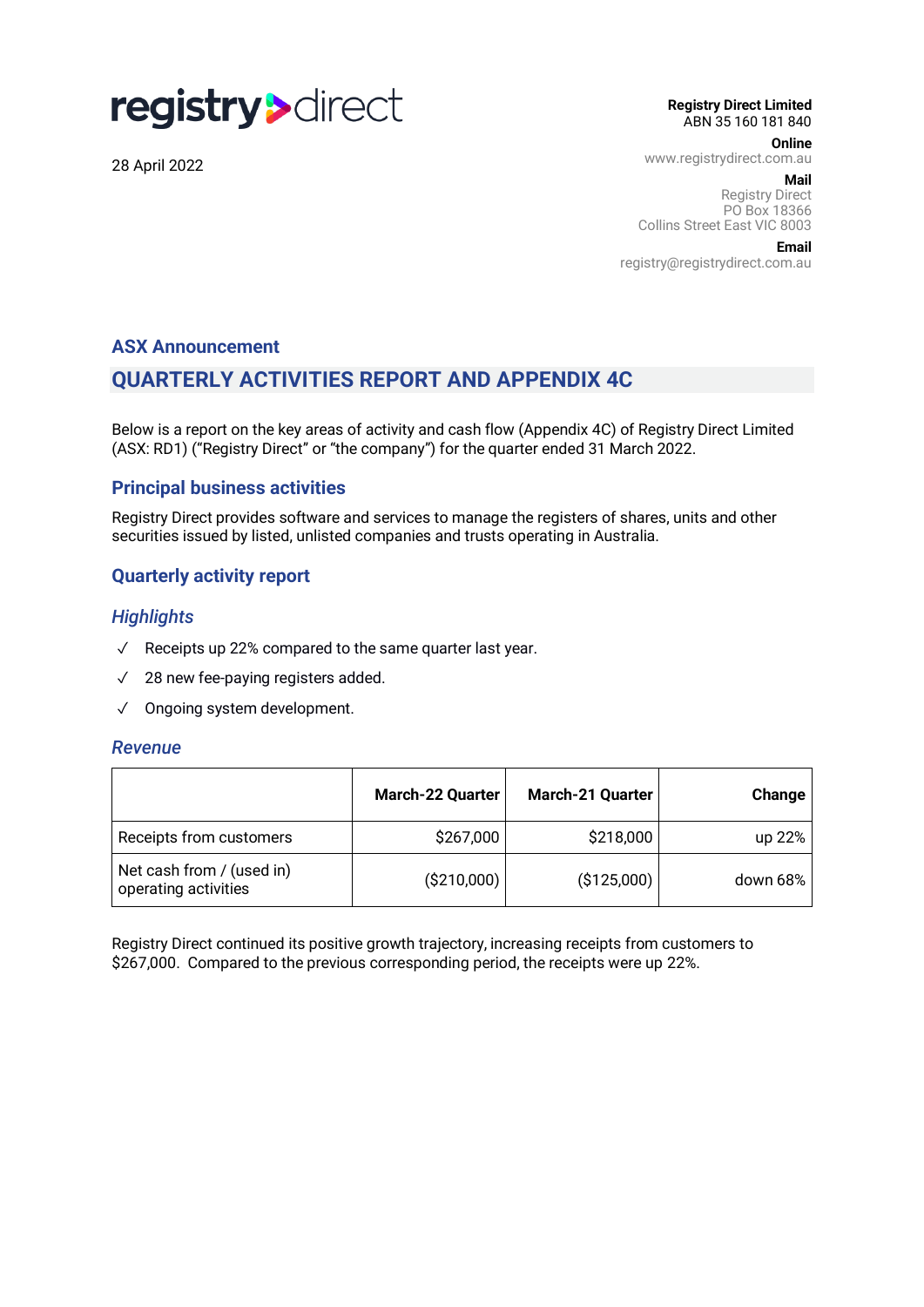# *Sales*

Over the March 2022 quarter, Registry Direct added a net 28 new fee-paying registers to its business. This continues the strong growth of previous quarters. The following chart shows customer acquisition over time.



# *Product development*

Registry Direct is committed to continuing enhancing its leading-edge registry technology platform.

Over the quarter upgrades and improvements were:

- ✓ **Capital Call management.** New functionality was developed which allows issuer and registrar users to manage the capital call process from end to end, including the generation and sending of invoices, approval of payments, creation of capital call transactions and sending of receipts. This feature will enable fund manager customers to streamline their capital call management process and at the same time, provide a better experience for their investors.
- ✓ **CHESS replacement project.** Work has continued on ensuring that Registry Direct is ready and on track for the ASX CHESS replacement project transition. We are now well positioned to complete the ITE2 accreditation process once commenced by the ASX. This is an essential stage gate which all participants must meet to progress to the next phase of the project.
- ✓ **Miscellaneous product improvements.** Based on feedback from customers, a range of different product improvements were made, including: improvements for how payments work for payees with international bank accounts; an additional option for how "days held" style distribution payments are calculated; the ability to specify a HIN as well as an advisor email address in online applications; a new and easier to use date and date range picker widget implemented throughtout the product; the ability to preview share certificate and holding statement PDFs when updating the issuer logo.
- ✓ **Bug fixes.** Various bug fixes were made based on customer bug reports and feedback as well as proactive error detection.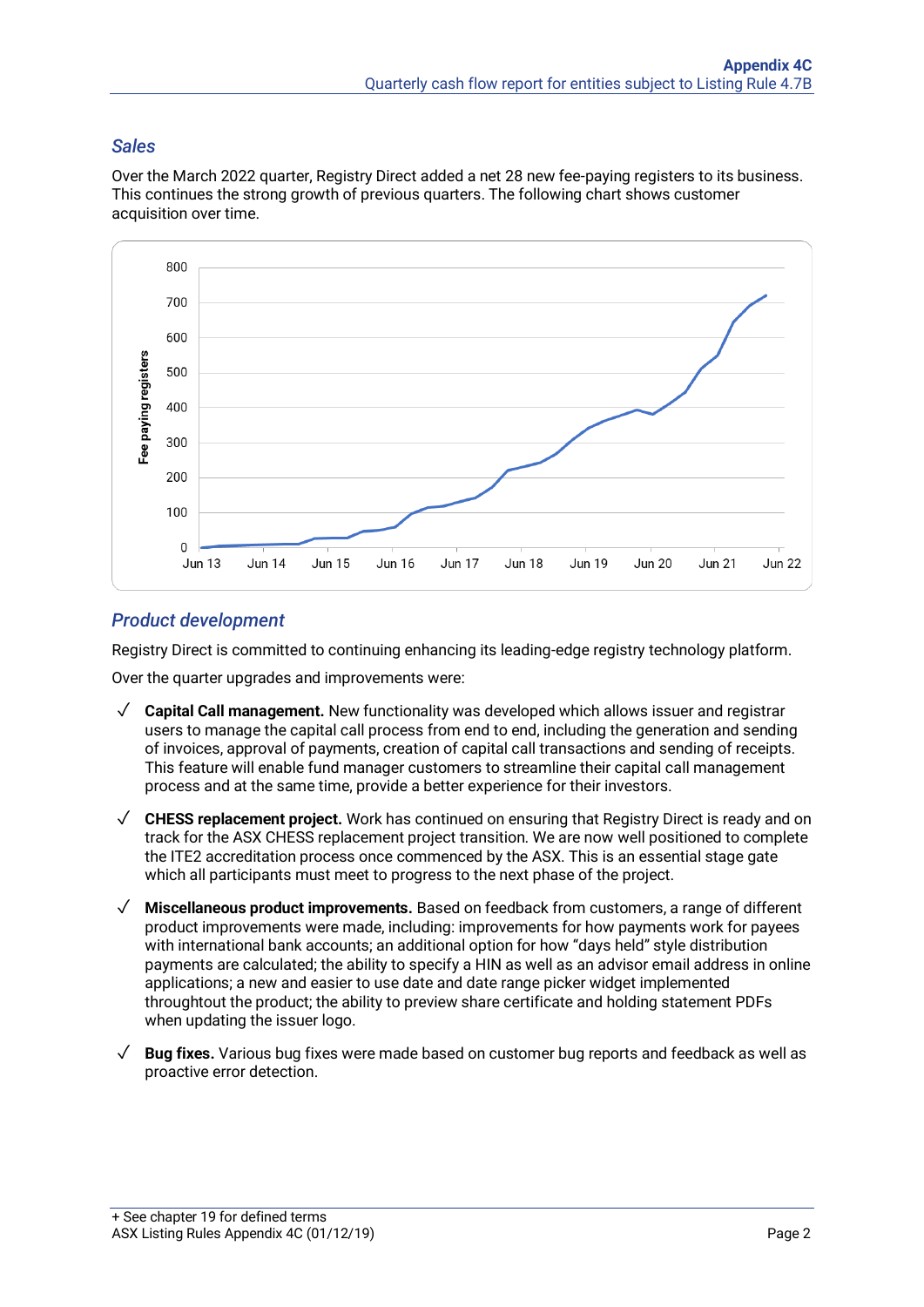# *Expenditure*

The table below provides a breakdown of the operating expenses of Registry Direct over the quarter ended 31 March 2022 and the previous three quarters.

| <b>Operating Expenses</b>       | $Mar-22$ | <b>Dec-21</b> | $Sep-21$ |    | <b>Jun-21</b> |
|---------------------------------|----------|---------------|----------|----|---------------|
| <b>Administration costs</b>     | 96,610   | 79,385        | 132,540  |    | 126,603       |
| Employee costs                  | 437,785  | 416,499       | 389,384  |    | 386,636       |
| Occupancy costs                 | 2,788    | 3,333         | 18,400   | \$ | 10,160        |
| <b>Other Expenses</b>           | 9        | 1,308         | 406      | \$ | 128           |
| <b>Total Operating Expenses</b> | 537,191  | 500,525       | 540,729  | Ś  | 523,527       |

Included within the total operating expenses were \$106,000 of related party expenses in the quarter ended 31 March 2022 as detailed in the attached Appendix 4C. All of the related party expenses were for director remuneration and salaries for parties associated with the directors. There were no other related party expenses.

# *Outlook*

The board of Registry Direct is focused on driving shareholder value through growth. The firm's organic growth strategy is working as evidenced through successive year on year client and revenue growth. Additionally, the board continues to explore inorganic acquisition opportunities to further diversify and grow the business.

This announcement was authorised for release to the market by the board of Registry Direct.

#### **For further information, please contact:**

Mr Steuart Roe Managing Director enquiries@registrydirect.com.au

Ms Sophie Bradley Investor Relations Executive IR@reachmarkets.com.au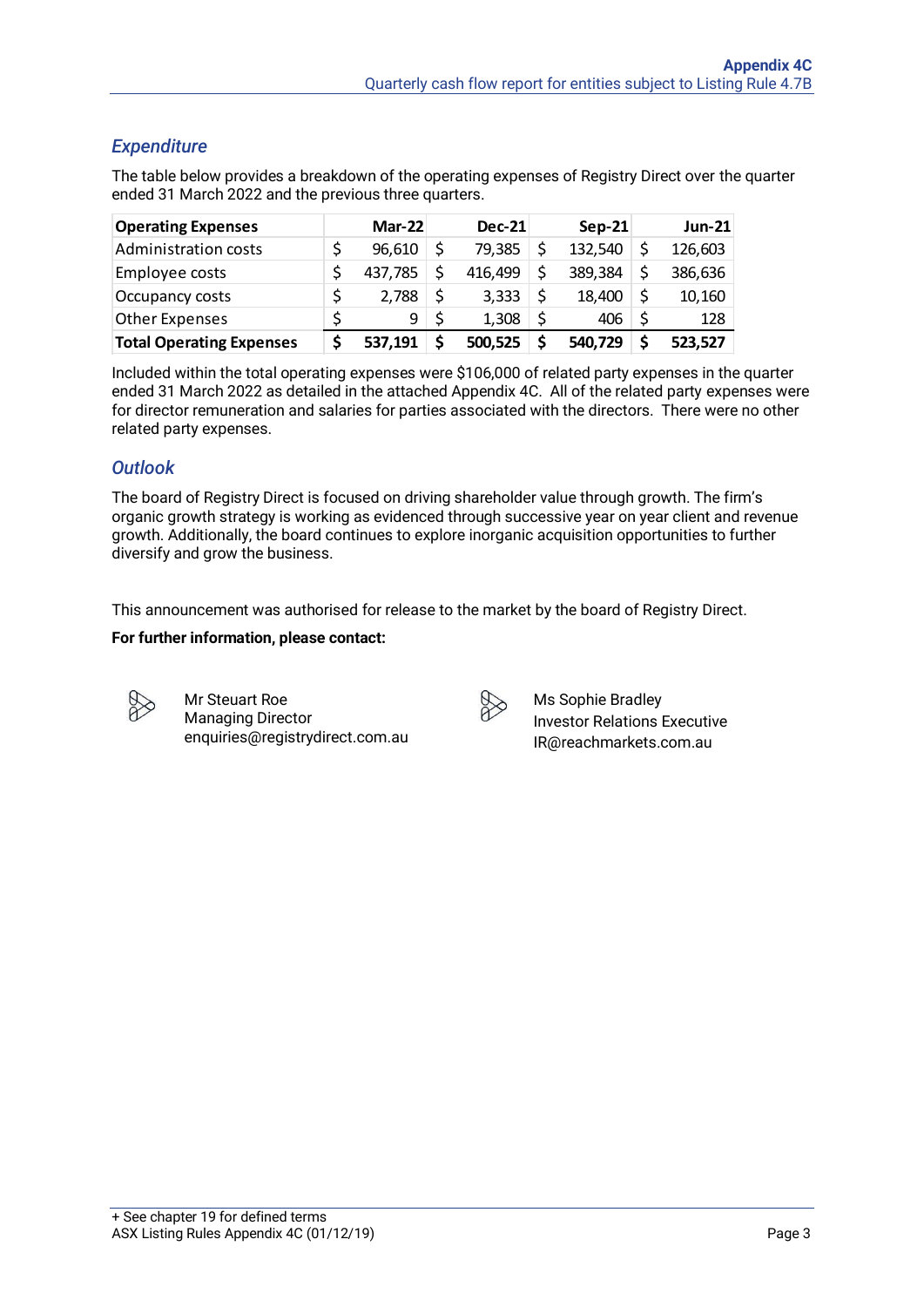# **Quarterly cash flow report for entities subject to Listing Rule 4.7B**

### **Name of entity**

| Registry Direct Limited |                                   |
|-------------------------|-----------------------------------|
| <b>ABN</b>              | Quarter ended ("current quarter") |
| 35 160 181 840          | ⊟31 March 2022.                   |

|     | <b>Consolidated statement of cash flows</b>               | <b>Current quarter</b><br>\$A'000 | Year to date<br>(9 months)<br>\$A'000 |
|-----|-----------------------------------------------------------|-----------------------------------|---------------------------------------|
| 1.  | <b>Cash flows from operating activities</b>               |                                   |                                       |
| 1.1 | Receipts from customers                                   | 267                               | 875                                   |
| 1.2 | Payments for                                              |                                   |                                       |
|     | research and development<br>(a)                           |                                   |                                       |
|     | (b) product manufacturing and<br>operating costs          |                                   |                                       |
|     | advertising and marketing<br>(c)                          |                                   |                                       |
|     | (d)<br>leased assets                                      |                                   |                                       |
|     | staff costs (excluding capitalised IT<br>(e)<br>salaries) | (250)                             | (782)                                 |
|     | (f)<br>administration and corporate costs                 | (225)                             | (513)                                 |
| 1.3 | Dividends received (see note 3)                           |                                   |                                       |
| 1.4 | Interest received                                         |                                   |                                       |
| 1.5 | Interest and other costs of finance paid                  | (2)                               | (8)                                   |
| 1.6 | Income taxes paid                                         |                                   |                                       |
| 1.7 | Government grants and tax incentives                      |                                   |                                       |
| 1.8 | Other (sundry income)                                     |                                   |                                       |
| 1.9 | Net cash from / (used in) operating activities            | (210)                             | (428)                                 |
|     |                                                           |                                   |                                       |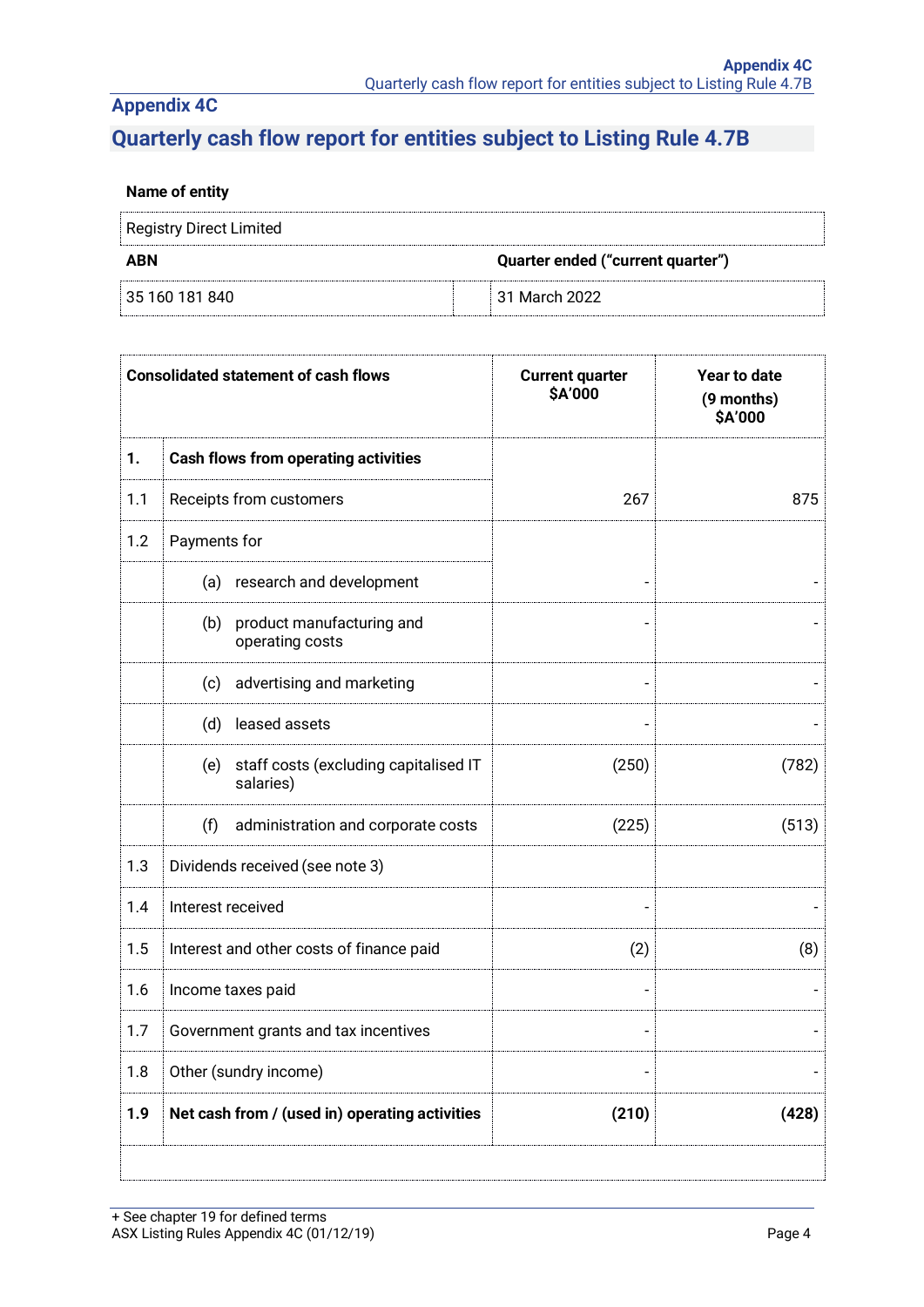|     | <b>Consolidated statement of cash flows</b>                                          | <b>Current quarter</b><br>\$A'000 | Year to date<br>(9 months)<br>\$A'000 |
|-----|--------------------------------------------------------------------------------------|-----------------------------------|---------------------------------------|
| 2.  | <b>Cash flows from investing activities</b>                                          |                                   |                                       |
| 2.1 | Payments to acquire:                                                                 |                                   |                                       |
|     | entities<br>(a)                                                                      |                                   |                                       |
|     | (b) businesses                                                                       |                                   |                                       |
|     | (c) property, plant and equipment                                                    |                                   |                                       |
|     | (d)<br>investments                                                                   | $\overline{\phantom{0}}$          |                                       |
|     | intellectual property<br>(e)                                                         |                                   |                                       |
|     | (f)<br>other non-current assets                                                      |                                   |                                       |
| 2.2 | Proceeds from disposal of:                                                           |                                   |                                       |
|     | entities<br>(a)                                                                      |                                   |                                       |
|     | (b) businesses                                                                       |                                   |                                       |
|     | (c) property, plant and equipment                                                    |                                   |                                       |
|     | (d) investments                                                                      | $\overline{\phantom{0}}$          |                                       |
|     | intellectual property<br>(e)                                                         |                                   |                                       |
|     | (f)<br>other non-current assets                                                      | $\overline{a}$                    |                                       |
| 2.3 | Cash flows from loans to other entities                                              | $\overline{a}$                    |                                       |
| 2.4 | Dividends received (see note 3)                                                      |                                   |                                       |
| 2.5 | Other (net of R&D refund and capitalised IT<br>salaries / IT development costs)      | (76)                              |                                       |
| 2.6 | Net cash from / (used in) investing<br>activities                                    | (76)                              |                                       |
|     |                                                                                      |                                   |                                       |
| 3.  | <b>Cash flows from financing activities</b>                                          |                                   |                                       |
| 3.1 | Proceeds from issues of equity securities<br>(excluding convertible debt securities) |                                   | 2,113                                 |
| 3.2 | Proceeds from issue of convertible debt<br>securities                                |                                   |                                       |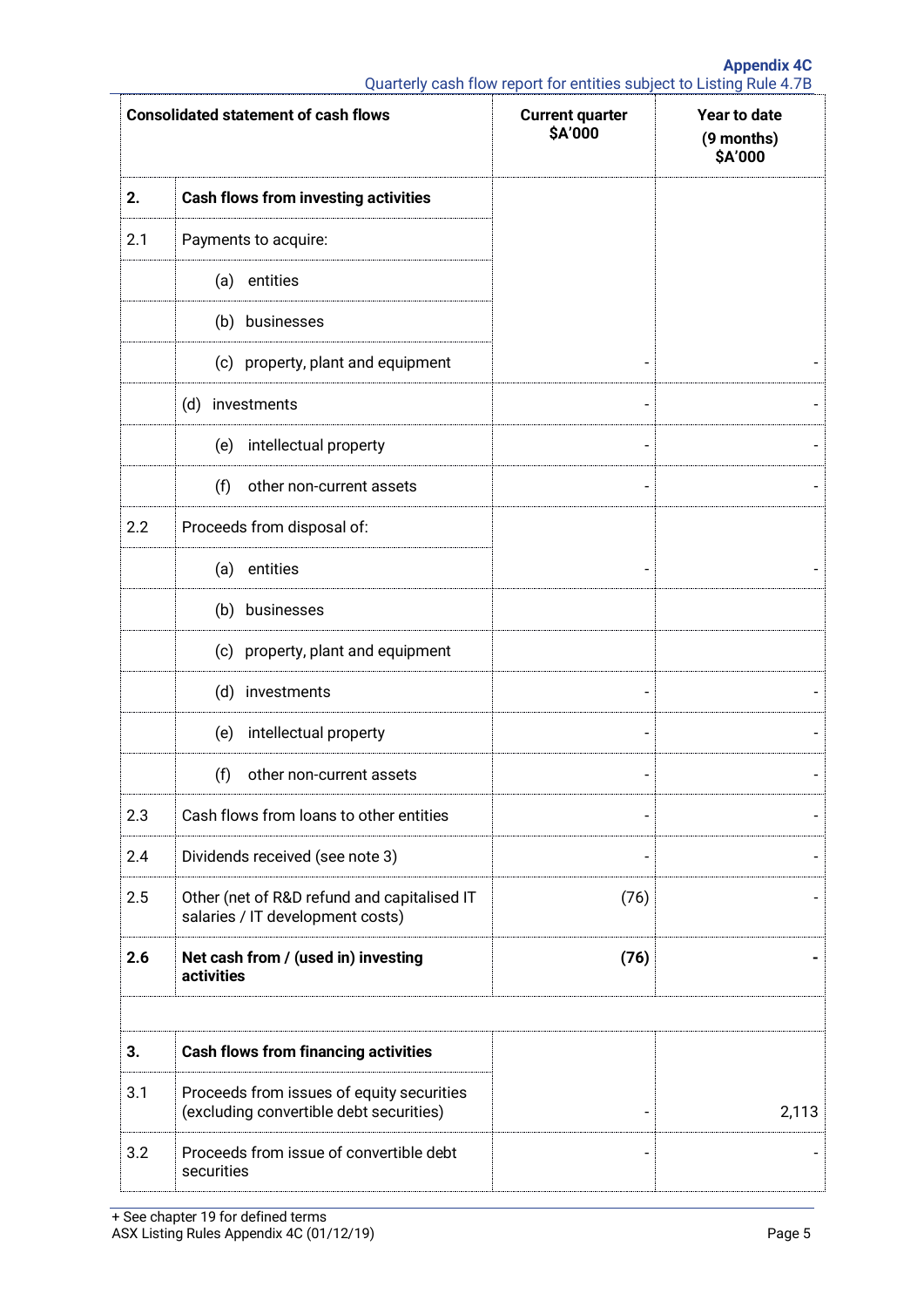| <b>Consolidated statement of cash flows</b> |                                                                                               | <b>Current quarter</b><br>\$A'000 | Year to date<br>(9 months)<br>\$A'000 |
|---------------------------------------------|-----------------------------------------------------------------------------------------------|-----------------------------------|---------------------------------------|
| 3.3                                         | Proceeds from exercise of share options                                                       |                                   |                                       |
| 3.4                                         | Transaction costs related to issues of<br>equity securities or convertible debt<br>securities |                                   | (400)                                 |
| 3.5                                         | Proceeds from borrowings                                                                      |                                   |                                       |
| 3.6                                         | Repayment of borrowings                                                                       | (5)                               | (22)                                  |
| 3.7                                         | Transaction costs related to loans and<br>borrowings                                          |                                   |                                       |
| 3.8                                         | Dividends paid                                                                                |                                   |                                       |
| 3.9                                         | Other (provide details if material)                                                           | (1)                               | (7)                                   |
| 3.10                                        | Net cash from / (used in) financing<br>activities                                             | (6)                               | 1,684                                 |
| 4.                                          | Net increase / (decrease) in cash and cash<br>equivalents for the period                      |                                   |                                       |
| 4.1                                         | Cash and cash equivalents at beginning of<br>period                                           | 2,866                             | 1,318                                 |
| 4.2                                         | Net cash from / (used in) operating<br>activities (item 1.9 above)                            | (210)                             | (428)                                 |
| 4.3                                         | Net cash from / (used in) investing<br>activities (item 2.6 above)                            | (76)                              |                                       |
| 4.4                                         | Net cash from / (used in) financing<br>activities (item 3.10 above)                           | (6)                               | 1,684                                 |
| 4.5                                         | Effect of movement in exchange rates on<br>cash held                                          |                                   |                                       |
| 4.6                                         | Cash and cash equivalents at end of period                                                    | 2,574                             | 2,574                                 |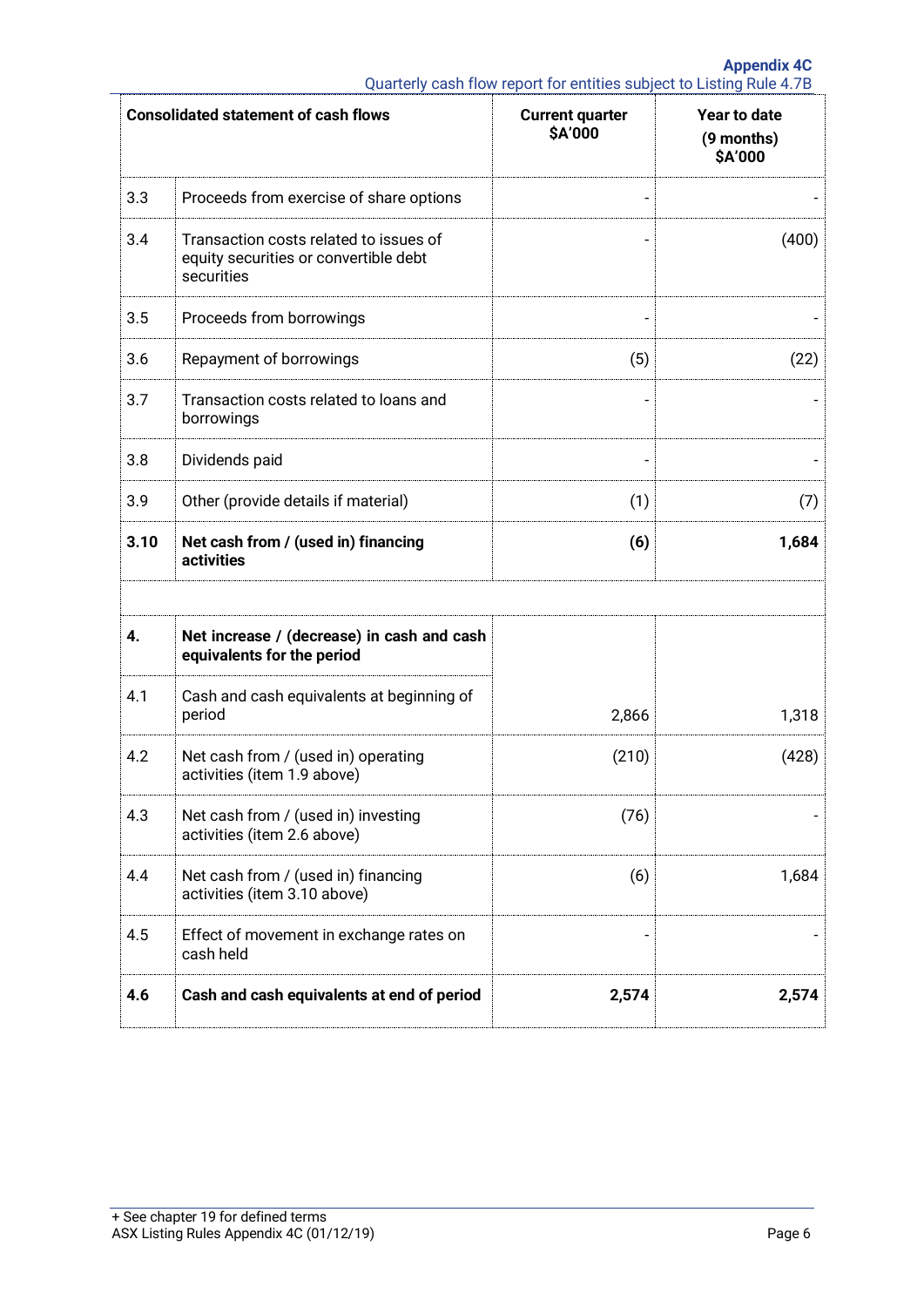|     |                                                                                                                                                                            | Quarterly cash flow report for entities subject to Listing Rule 4.7B |                                    |
|-----|----------------------------------------------------------------------------------------------------------------------------------------------------------------------------|----------------------------------------------------------------------|------------------------------------|
| 5.  | Reconciliation of cash and cash equivalents<br>at the end of the quarter (as shown in the<br>consolidated statement of cash flows) to<br>the related items in the accounts | <b>Current quarter</b><br>\$A'000                                    | <b>Previous quarter</b><br>\$A'000 |
| 5.1 | <b>Bank balances</b>                                                                                                                                                       | 2,574                                                                | 1,330                              |
| 5.2 | Call deposits                                                                                                                                                              |                                                                      |                                    |
| 5.3 | <b>Bank overdrafts</b>                                                                                                                                                     |                                                                      |                                    |
| 5.4 | Other (provide details)                                                                                                                                                    |                                                                      |                                    |
| 5.5 | Cash and cash equivalents at end of quarter<br>(should equal item 4.6 above)                                                                                               | 2,574                                                                | 1,330                              |

| 6.  | Payments to related parties of the entity and their associates                                                                                             | <b>Current quarter</b><br><b>\$A'000</b> |
|-----|------------------------------------------------------------------------------------------------------------------------------------------------------------|------------------------------------------|
| 6.1 | Aggregate amount of payments to related parties and their<br>associates included in item 1                                                                 | 160                                      |
| 6.2 | Aggregate amount of payments to related parties and their<br>associates included in item 2                                                                 |                                          |
|     | Note: if any amounts are shown in items 6.1 or 6.2, your quarterly activity report must<br>include a description of, and an explanation for, such payments |                                          |
|     | Cash payments to the following:<br>Executive and non-executive Director remuneration (including superannuation); and                                       |                                          |

● Associates salaries (including superannuation).

 $\overline{a}$ 

**Appendix 4C**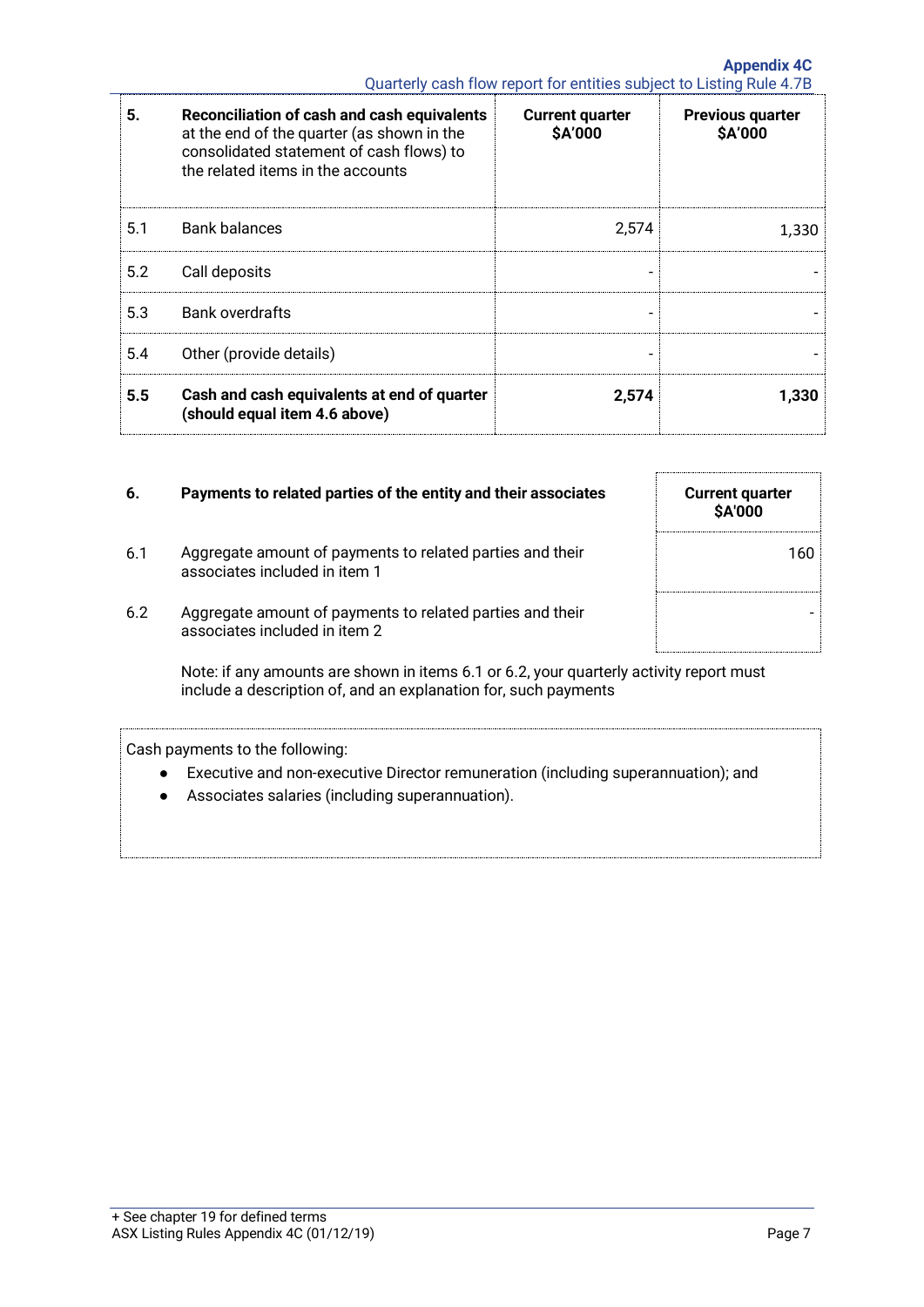Quarterly cash flow report for entities subject to Listing Rule 4.7B

| 7.  | <b>Financing facilities available</b><br>Note: the term "facility' includes all forms of<br>financing arrangements available to the<br>entity.<br>Add notes as necessary for an understanding<br>of the sources of finance available to the<br>entity. | <b>Total facility amount</b><br>at quarter end<br>\$A'000 | Amount drawn at<br>quarter end<br>\$A'000 |
|-----|--------------------------------------------------------------------------------------------------------------------------------------------------------------------------------------------------------------------------------------------------------|-----------------------------------------------------------|-------------------------------------------|
| 7.1 | Loan facilities                                                                                                                                                                                                                                        |                                                           |                                           |
| 7.2 | Credit standby arrangements                                                                                                                                                                                                                            |                                                           |                                           |
| 7.3 | Other (please specify)                                                                                                                                                                                                                                 |                                                           |                                           |
| 7.4 | <b>Total Financing Facilities</b>                                                                                                                                                                                                                      | 1                                                         |                                           |
| 7.5 | Unused financing facilities available at quarter end                                                                                                                                                                                                   |                                                           | 0                                         |

7.6 Include in the box below a description of each facility above, including the lender, interest rate, maturity date and whether it is secured or unsecured. If any additional financing facilities have been entered into or are proposed to be entered into after quarter end, include a note providing details of those facilities as well.

| Lender 1: Elantis Premium Funding | Lender 2: $n/a$ |
|-----------------------------------|-----------------|
| Amount: \$516                     |                 |
| Interest Rate: 7.52% p.a.         |                 |
| Maturity Date: 31 May 2022        |                 |
| Unsecured Loan                    |                 |
|                                   |                 |

| 8.  | Estimated cash available for future operating activities                     | \$A'000 |
|-----|------------------------------------------------------------------------------|---------|
| 8.1 | Net cash from / (used in) operating activities (Item 1.9)                    | (210)   |
| 8.2 | Cash and cash equivalents at quarter end (Item 4.6)                          | 2.574   |
| 8.3 | Unused finance facilities available at quarter end (Item 7.5)                |         |
| 8.4 | Total available funding (Item $8.2 +$ Item $8.3$ )                           | 2.574   |
| 8.5 | Estimated quarters of funding available (Item 8.4 divided by<br>Item $8.1$ ) |         |